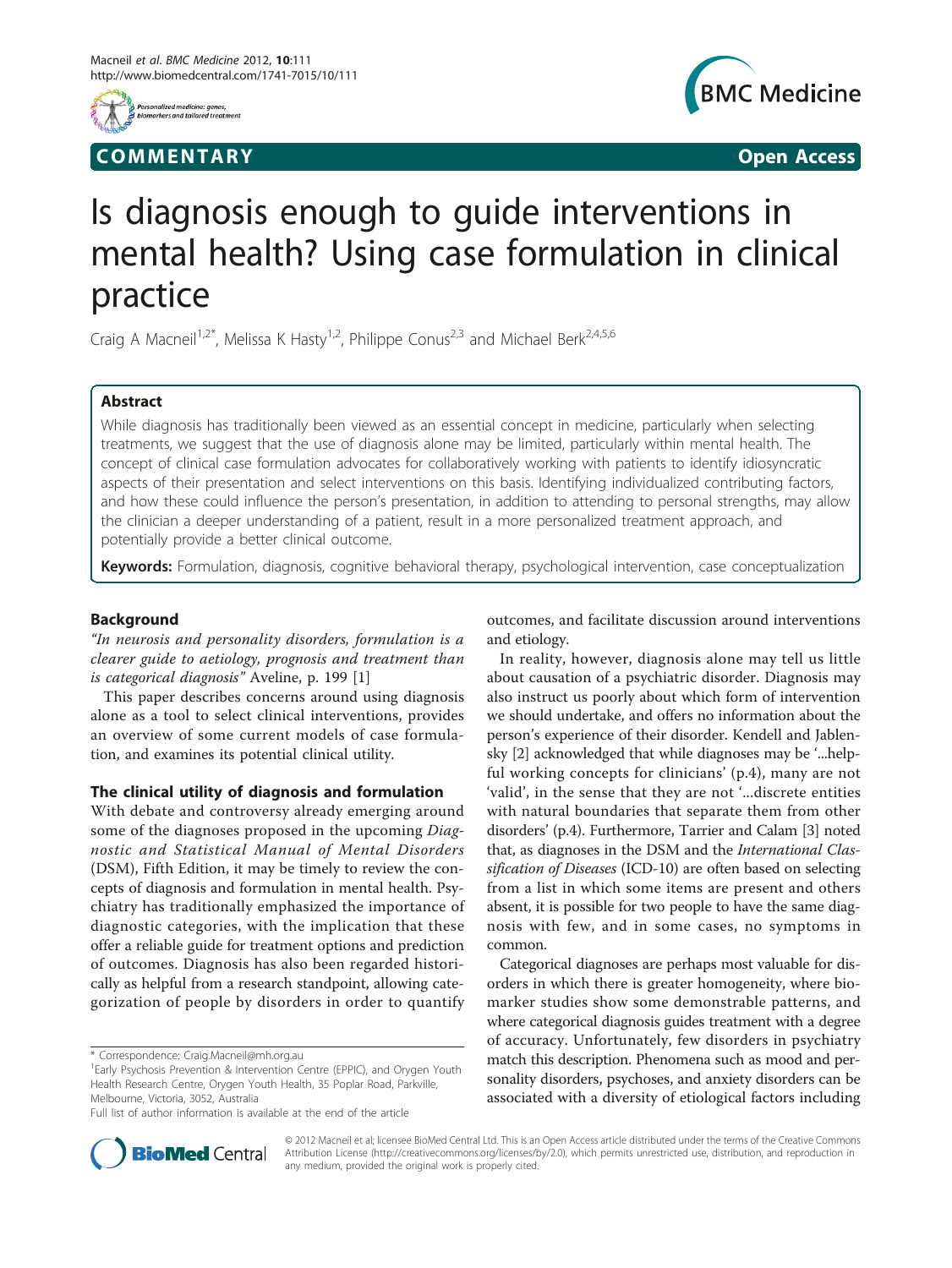early childhood experiences, trauma, personality styles, family, interpersonal, lifestyle, medical, and social stressors, with each factor playing a greater or lesser role for each person. Understanding and incorporating these into an individualized treatment plan is an essential part of quality care, with failure to do so not only risking an ineffective outcome, but potentially impacting negatively on the therapeutic relationship and resulting in exacerbation of the person's symptomatology.

At least in part due to recognition of the limitations of diagnosis in mental health, the concept of formulation or case conceptualization has attracted increasing interest in recent years. Formulation has been defined as synthesizing the patient's experience with relevant clinical theory and research [[4](#page-2-0)], as '...the bridge between assessment and treatment' [[[5\]](#page-2-0), p.210] and has been utilized for multiple disorders in children, adults and older adults. [\[6](#page-2-0)-[8\]](#page-2-0). However, formulation may be particularly helpful for people who have not had an adequate response to traditional interventions, people who have Axis II disorders, or when comorbidity complicates which interventions should be utilized first [\[9,10](#page-2-0)].

Formulation can serve a number of functions. These include: understanding significant etiological factors that have influenced the person's presentation; identifying key difficulties; guiding which interventions should be utilized and in what order; and anticipating challenges that may occur during the course of treatment [\[4,6,7,11](#page-2-0)].

## What should a formulation comprise? The 'Five P's' approach to formulation

Despite some differences between theoretical orientations, some key themes exist around the content of formulations, with one of the more popular recent approaches utilizing the 'Five Ps'. These are:

1. Presenting problem. This goes beyond diagnosis to include what the person and clinician identify as difficulties, how the person's life is affected, and when a particular difficulty should be targeted for intervention. For example, while a person may meet criteria for the diagnosis of borderline personality disorder, presenting difficulties may include not being able to maintain employment, erratic friendships, and physical health complications resulting from self-harm. Specifying such difficulties can allow for a more focused intervention.

2. Predisposing factors. This comprises identifying possible biological contributors (for example, organic brain injury and birth difficulties), genetic vulnerabilities (including family history of mental health difficulties), environmental factors (such as socio-economic status, trauma, or attachment history) and psychological or personality factors (including core beliefs or personality factors) which may put a person at risk of developing a specific mental health difficulty.

3. Precipitating factors. This can include significant events preceding the onset of the disorder, such as substance use, or interpersonal, legal, occupational, physical, or financial stressors.

4. Perpetuating factors. This comprises factors which maintain the current difficulties. These can include ongoing substance use, repeating behavioral patterns (including avoidance or safety behaviors in anxiety disorders, or withdrawal in depressive disorders), biological patterns (such as insomnia in mania, and insomnia or hypersomnia in depression) or cognitive patterns such as attentional biases, memory biases, or hypervigilance.

5. Protective/positive factors. This involves identifying strengths or supports that may mitigate the impact of the disorder. These can include social support, skills, interests, and some personal characteristics. Kuyken et al. [\[4](#page-2-0)] suggested that this is a particularly important element which has traditionally been lacking in mental health interventions, but inclusion of which results in a higher likelihood of reduced symptomatology and increased resilience (p.4). We would add that identification of protective factors also creates increased optimism in both the clinician and patient and contributes to a positive therapeutic relationship.

Importantly, formulations should be flexible, and should incorporate new information as it emerges. As Persons [\[6\]](#page-2-0) noted, '... assessment and treatment are a continuous process of proposing, testing, re-evaluating, revising, rejecting, and creating new formulations' (p. 55).

## Cautions Regarding Formulation

Despite numerous strengths, some caution is required when using a formulation-based approach. Chadwick et al. [\[12\]](#page-2-0) reported that while most of their participants reported an '...increased sense of hope and understanding' (p. 679) following formulation, some also described negative aspects, including that it has been 'saddening, upsetting and worrying' (p. 674). This study highlights the importance of developing collaborative formulations within a strong therapeutic relationship and at a reasonable pace. We would also suggest that similar risks exist when discussing diagnoses with patients. It is also notable that the formulation undertaken in this study did not include identifying participants' strengths or protective factors. It may be, therefore, that had protective factors and strengths been included, the outcome could have been better.

Notably, research on the impact of formulation on outcome is still somewhat limited, and questions remain regarding inter-rater reliability [\[4,13](#page-2-0)]. However, training and therapist experience have consistently been found to impact on the quality of formulations for clinicians working with either cognitive behavioral or psychodynamic frameworks [[14](#page-2-0)]. Encouragingly, Kendjelic & Eells [[15](#page-2-0)]